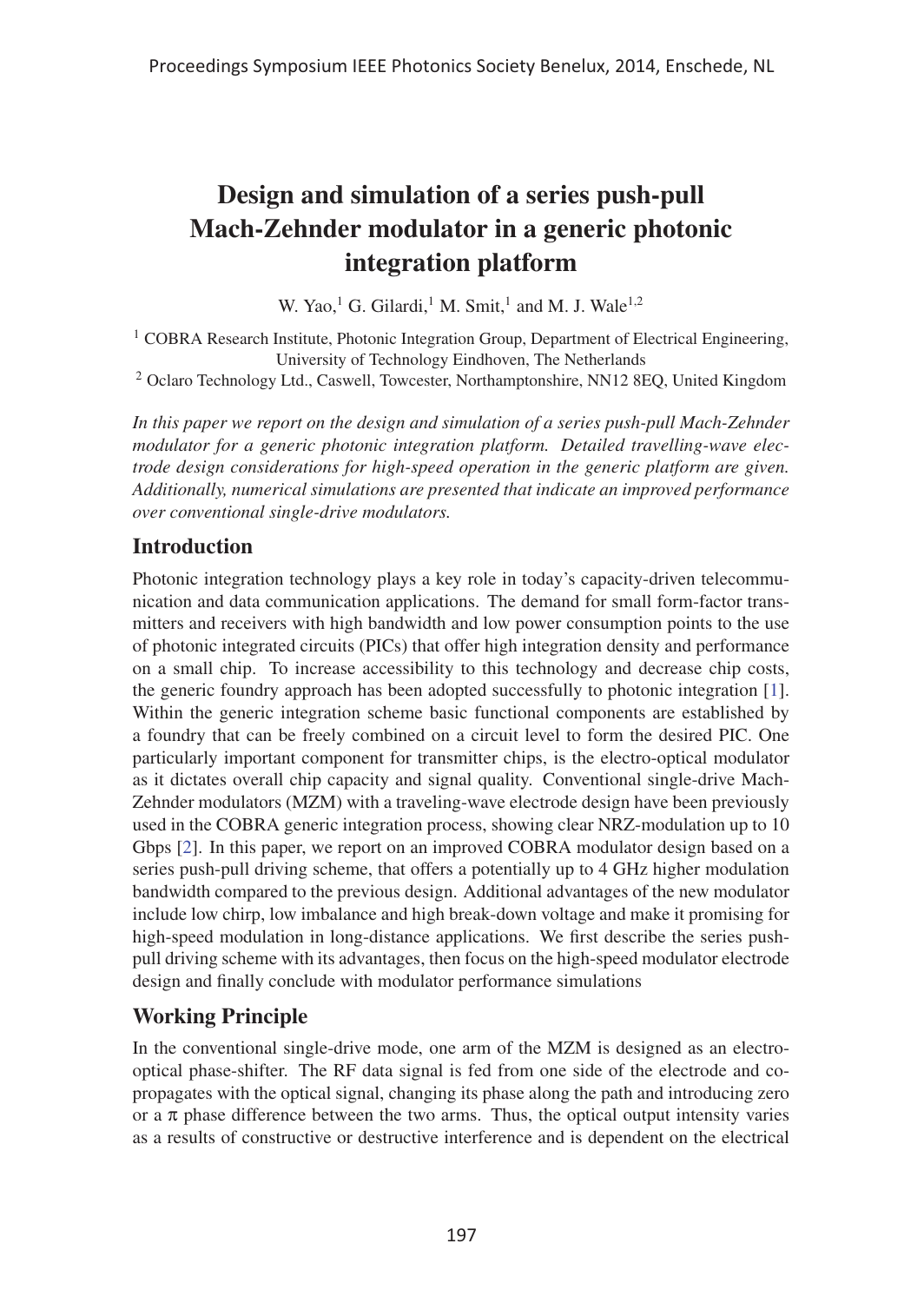

Figure 1: (a) MZM transfer function for single-drive case. (b) Electrical circuit for single drive and series push-pull configuration. In series push-pull a phase shifter is needed to introduce an additional  $\pi/2$  phase difference between the two arms.



Figure 2: (a) Schematic showing the MZM cross section with biasing circuit and n-contact metalization. (b) MZM transfer function showing optical output intensity depending on drive voltage on both arms, incorporating additional  $\pi/2$  phase shifter.

input signal as shown in the intensity-voltage transfer function in Figure 1a. This driving scheme is simple in design but has several drawbacks that impairs the modulator's performance. Due to the single-sided drive, a power imbalance between the two arms and chirp of the optical output signal are introduced, limiting the extinction ratio and bandwidth-length product of the modulator [3].

A series-push pull driving scheme as shown at the bottom of Figure 1b can overcome those problems [4]. Both arms of the MZM are designed as EO-phase-shifters and the RF signal is applied between the inputs of the two electrodes. This is illustrated on the device's cross section in Figure 2a. Because the two optical waveguides share the same n-doped bottom cladding layer, they are electrically connected and can be viewed as two p-i-n diodes in series. The input RF drive voltage is then divided in half along each arm, but with opposite signs, so that each arm of the MZM only needs half the voltage as compared to the single-drive case to achieve a  $\pi$  phase difference between them, doubling the overall efficiency. Furthermore, the chirp introduced by one arm is compensated by the other arm, allowing for chirp free modulated output. Finally, the modulation speed can be enhanced due to the fact that the line capacitance in push-pull is reduced due to the series connection of the individual junction capacitances through the n-layer. Based on this driving scheme, we have designed a series push-pull modulator in the COBRA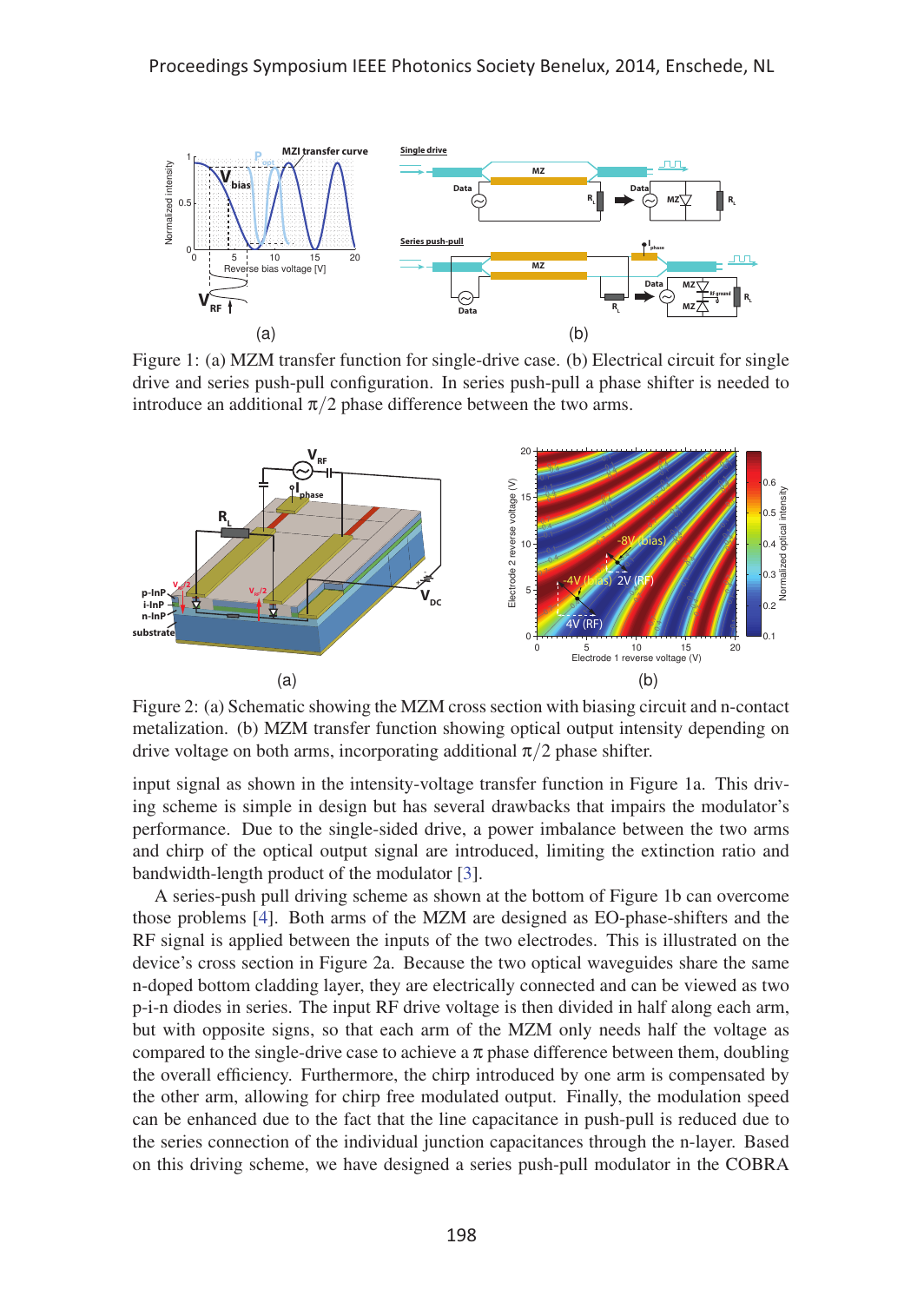

Figure 3: (a) Measured S21 and S11 coefficients and (b) characteristic impedance and microwave attenuation at 10 GHz for a 1 mm long electrode depending on its width. (c) S-parameter measurement of optimized and non-optimized probing pad geometries.

generic process. An additional  $\pi/2$  phase shift between the two arms is necessary for NRZ operation and can be realized through an extra DC phase shifter, as indicated in Figure 2a. The modulator's output intensity as a function of applied voltage to both arms can then be computed and is shown in Figure 2b. Depending on the bias point, the input RF voltage swing can be reduced slightly due to the quadratic electro-optical effect.

#### High-speed Electrode Design

The modulation bandwidth is strictly determined by the electrical bandwidth of the phaseshifter electrode, so that its careful design for high-speed operation is required. Optimization of the metal-insulator-semiconductor microstrip line for modulators in the COBRA process has been presented in [5] based on a full-wave 3D-EM approach. It has been found that 10 μm wide electrodes show the best trade-off between microwave loss and impedance mismatch. Measurements on phase-shifter test electrodes with different width values from the COBRA process agree with the simulation results. The measured characteristic impedance, microwave loss, electrical transmission and reflection at 10 GHz are shown as a function of electrode width in Figure 3a and Figure 3b. It can be observed, that as electrode width decreases, the reflection decreases as well due to better impedance match to 50  $Ω$ . However, microwave loss increases due to conductor losses, so that we chose 10 μm as the optimum value for the modulator design.

As the modulators need to be fed via RF probes or through wire bonds, we have studied the effect of different pad geometries on its electrical bandwidth. We have chosen to use 50 μm wide pads with abrupt transition to the 10 μm wide phase-shifter electrode, because they show superior RF performance compared to 75 μm wide pads with taper section. Figure 3c shows the measured S21 and S11 curves for 950 μm long transmission lines applying both pad types. A narrower pad has a higher characteristic impedance, so that less reflections occur at the the interface to the 50  $\Omega$  probes whereas a taper section increases the effective length of this impedance mismatch, so that by omitting a taper, its effect is reduced.

#### Performance Simulation

To investigate the performance of the proposed series push-pull modulator, numerical simulations based on a hybrid 3D-EM and circuit approach have been performed. Both electrodes in the push-pull configuration are represented by a cascade of scattering pa-